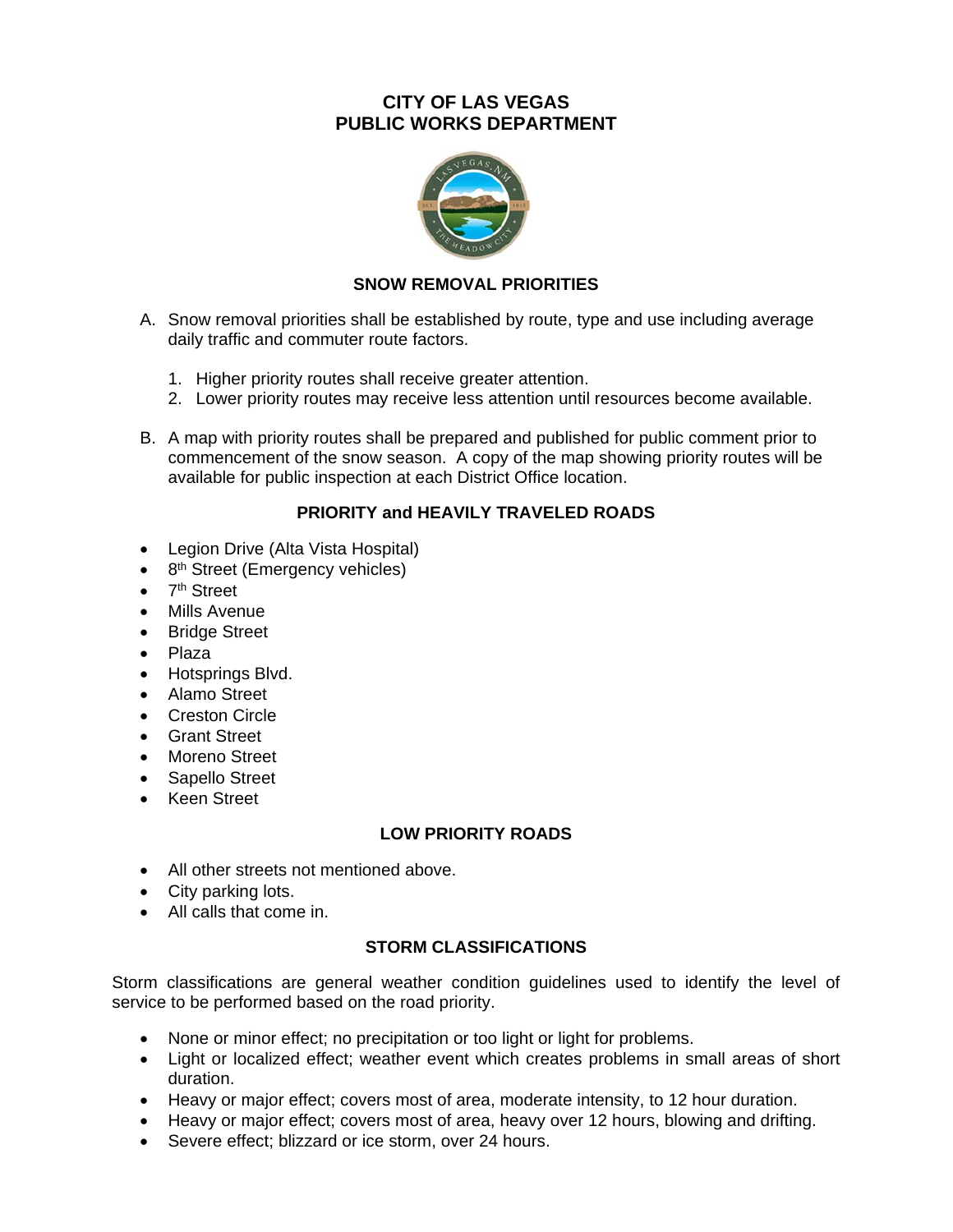## **STORM CHARACTERISTICS**

#### **Severe Weather Conditions - Classification Class 4 or Class 5**

- Snow is above  $4"$  accumulating rapidly.
- Heavy snow showers.
- Wind blowing and drifting above 20mph.
- Temperature sub-zero/cold wave.
- Storm is continuous.
- Road surface is snow packed with ice and drifts.
- Traffic is blocked, stopped or slowly moving.
- Visibility is zero to near zero.

#### **Major Weather Conditions -** Classification Class 3 or Class 4

- $\bullet$  Snow is 2" to 4".
- Snow showers are continuous with flurries.
- Drizzle and freezing rain, sleet.
- Wind gusts are 10mph or less.
- Temperature is 32 degrees and dropping.
- Road surface has snow and ice.
- Traffic is very slow.
- Visibility is poor.

#### **Minor Weather Conditions -** Classification Class 1 or 2

- Snow is 2" or less.
- Snow showers are spotty and intermittent.
- Wet drizzle.
- No wind to slight breeze.
- Temperature is 25 degrees and above.
- Road surface is wet.
- Traffic is at a steady pace.
- Visibility is normal.

## **CITY OFFICIALS**

| <b>Name</b>                  | <b>Classification</b>       | <b>Office Number</b> | <b>Cell Number</b> |
|------------------------------|-----------------------------|----------------------|--------------------|
| David T. Bibb III            | Police Chief                | 505-454-1401 ex:3101 | 505-660-9334       |
| <b>Martin David Gallegos</b> | Deputy Police Chief         | 505-454-1401 ex:3102 | 505-718-9438       |
| Ann Marie Gallegos           | <b>Interim City Manager</b> | 505-454-1401 ex:1002 | 505-429-7384       |
| <b>Chris Rodarte</b>         | Interim P.W. Director       | 505-454-1401 ex:1801 | 505-429-2683       |
| Daniel Gurule                | Interim P.W. Director       | 505-454-1401 ex:1802 | 505-652-8750       |
| Streets On Call              |                             |                      | 505-429-3199       |

# **EMERGENCY NUMBERS**

| <b>NM State Police</b>      | 505-425-6771 |  |
|-----------------------------|--------------|--|
| City Police                 | 505-425-7504 |  |
| <b>Sheriff's Department</b> | 505-425-7589 |  |
| Fire Department             | 505-425-7501 |  |
| Alta Vista Hospital         | 505-426-3500 |  |